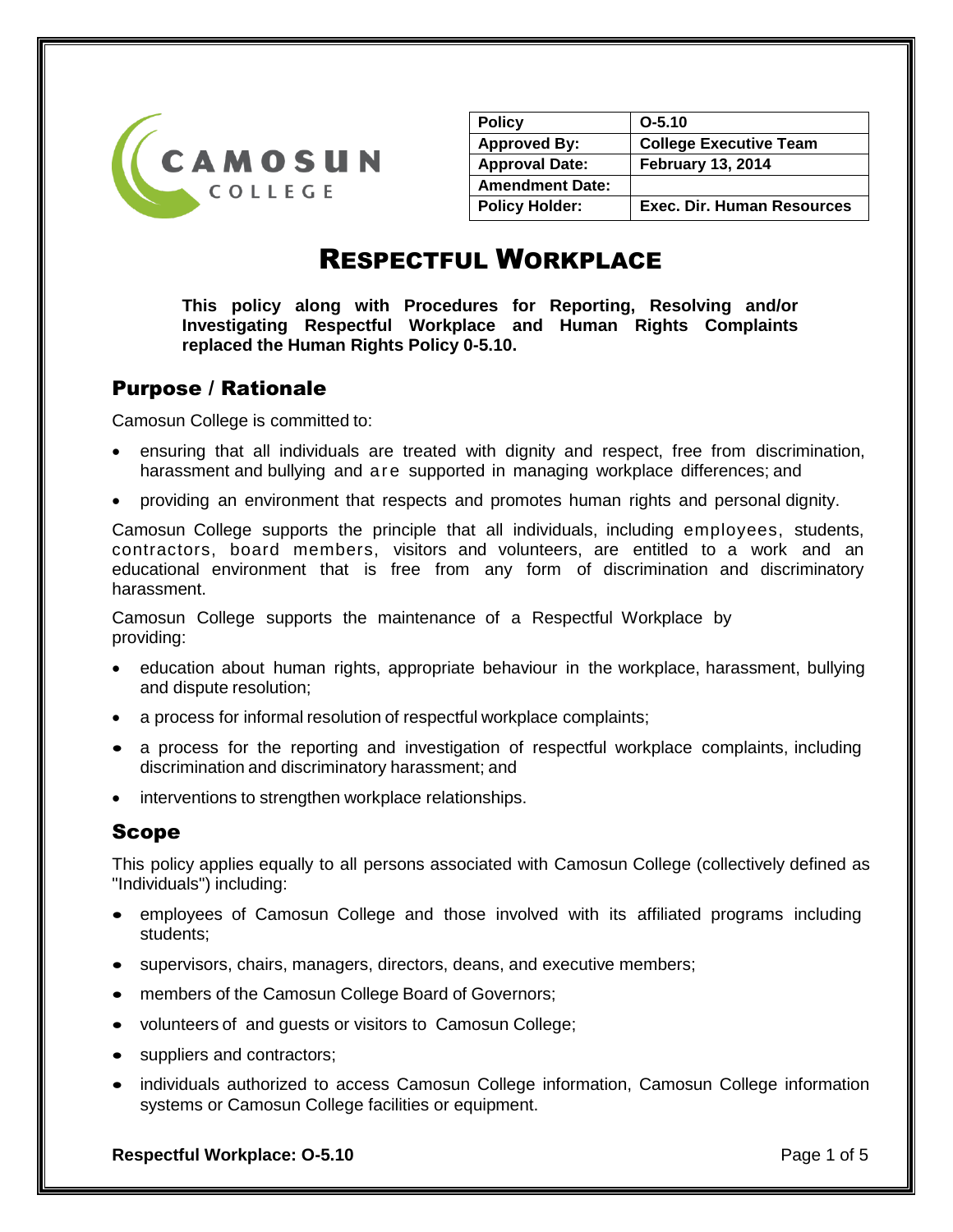# **Principles**

#### **Respectful Conduct in the Workplace**

Individuals are responsible for conducting themselves in a respectful manner in the workplace and at work-related activities. Failure to maintain respectful conduct may lead to discipline up to and including termination of employment, and/or cancellation of contract.

#### **Human Rights: Discrimination and Discriminatory Harassment**

Camosun College prohibits any behaviour that results in discrimination and erodes understanding and mutual respect. Individuals found to be in violation of the British Columbia (BC) Human Rights Code may be subject to discipline up to and including termination of employment, and/or cancellation of contract.

Students, visitors or guests found to be engaged in conduct constituting discriminatory harassment will be subject to remedy up to and including suspension from the College and/or removal of access to college facilities and grounds.

Any remedy that results from a founded complaint of discrimination or discriminatory harassment, must comply with standards of fairness and due process.

Individuals are also responsible for reporting any violations of this Policy to their workplace leader (includes Supervisors, Chairs, Managers, Directors, Deans and Executive members), or the Executive Director of Human Resources, and to participate in appropriate initiatives to improve respect within their workplaces.

# A. DEFINITIONS

#### **1. A Respectful Workplace is characterized by:**

- a) Polite Behaviour Courteous and considerate behaviour toward others;
- b) Inclusion –Of people with different backgrounds, cultures, strengths and opinions.

Inclusion for the purpose of this Policy means welcoming people with diverse backgrounds, cultures, strengths and opinions into the workplace. Behaviours include but are not limited to: working to understand cultural differences, working constructively with employees accommodated as a result of the employer's duty to accommodate and valuing other's differing styles and contributions;

- c) Freedom from disrespectful, discriminating, bullying and harassing behaviour;
- d) Constructive Management of Differences Differences are understood to be a fact of life and are managed through conflict management and dispute resolution processes;
- e) Support Individuals are supported to learn and practice dispute resolution and respectful workplace skills.

Support for the purpose of this Policy means coaching, in-service training and/or internal or external intervention designed to bring dispute resolution skills and respectful workplace knowledge to the workplace.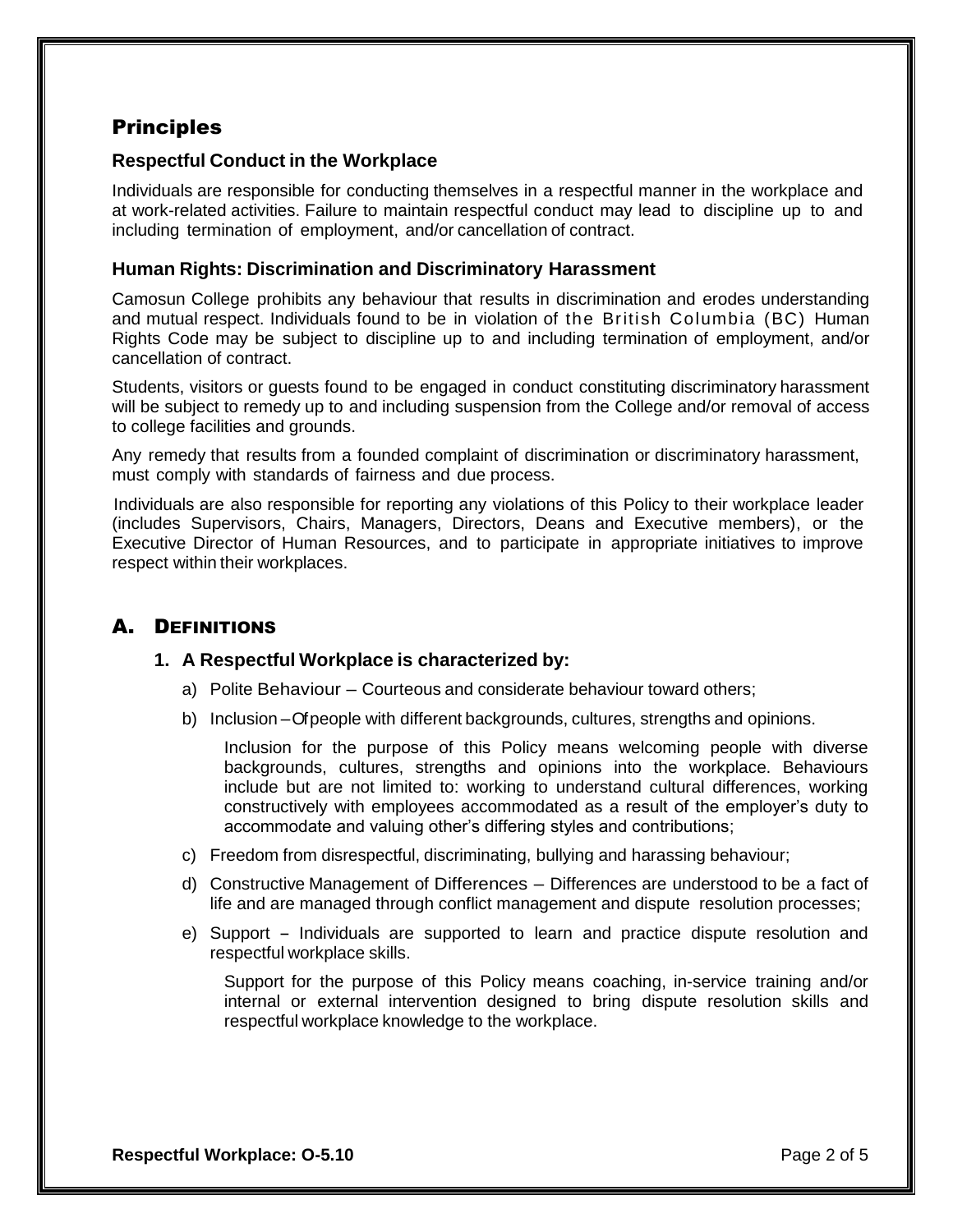#### **2. Personal Harassment**

Personal harassment is any behaviour by a person directed against another person that a reasonable person would know or ought to know would cause offence, humiliation or intimidation.

Such behaviour includes but is not limited to: making derogatory comments to or about another person, swearing, yelling, and inappropriately interfering in another person's work, derogatory gestures, embarrassing practical jokes, ridicule, gossip, reckless disregard or denial of another's rights, improper use of power or authority or physical assault.

#### **3. Bullying**

Bullying is any repeated or systematic behaviour, physical, verbal or psychological including shunning, which would be seen by a reasonable person as intending to belittle, intimidate, coerce or isolate another person.

Personal harassment and/or bullying does not include acceptable social banter in the workplace. Nor does it include actions occasioned through the exercise in good faith of management's rights for bona fide operational requirements or progressive corrective discipline in a manner that is respectful of those involved.

#### **4. Human Rights: Discrimination and Discriminatory Harassment**

#### **a) Discrimination**

Discrimination is unfair differential treatment of an individual or group, whether intended or not, on the basis of race, colour, ancestry, place of origin, political belief, religion, marital status, family status, physical or mental disability, sex, sexual orientation, age or unrelated criminal conviction. Discrimination of this nature imposes burdens or obligations on an individual or group that serves no legitimate work-related function.

#### **b) Discriminatory Harassment**

Discriminatory harassment is a form of discrimination where abusive, unfair, offensive, or demeaning treatment of a person or group of persons under any of these categories has taken place, and:

- i. Has the effect of interfering with an individual's work or participation in work-related activities; or
- ii. Creates an intimidating, hostile or offensive environment for work or participation in a work-related activity.

The BC Human Rights Code can be accessed using the following link: [http://www.bclaws.ca/EPLibraries/bclaws\\_new/document/ID/freeside/00\\_96210\\_01](http://www.bclaws.ca/EPLibraries/bclaws_new/document/ID/freeside/00_96210_01)

It is important to note that either form of discriminatory conduct is a breach of this Policy; and may also constitute a breach of the British Columbia Human Rights Code.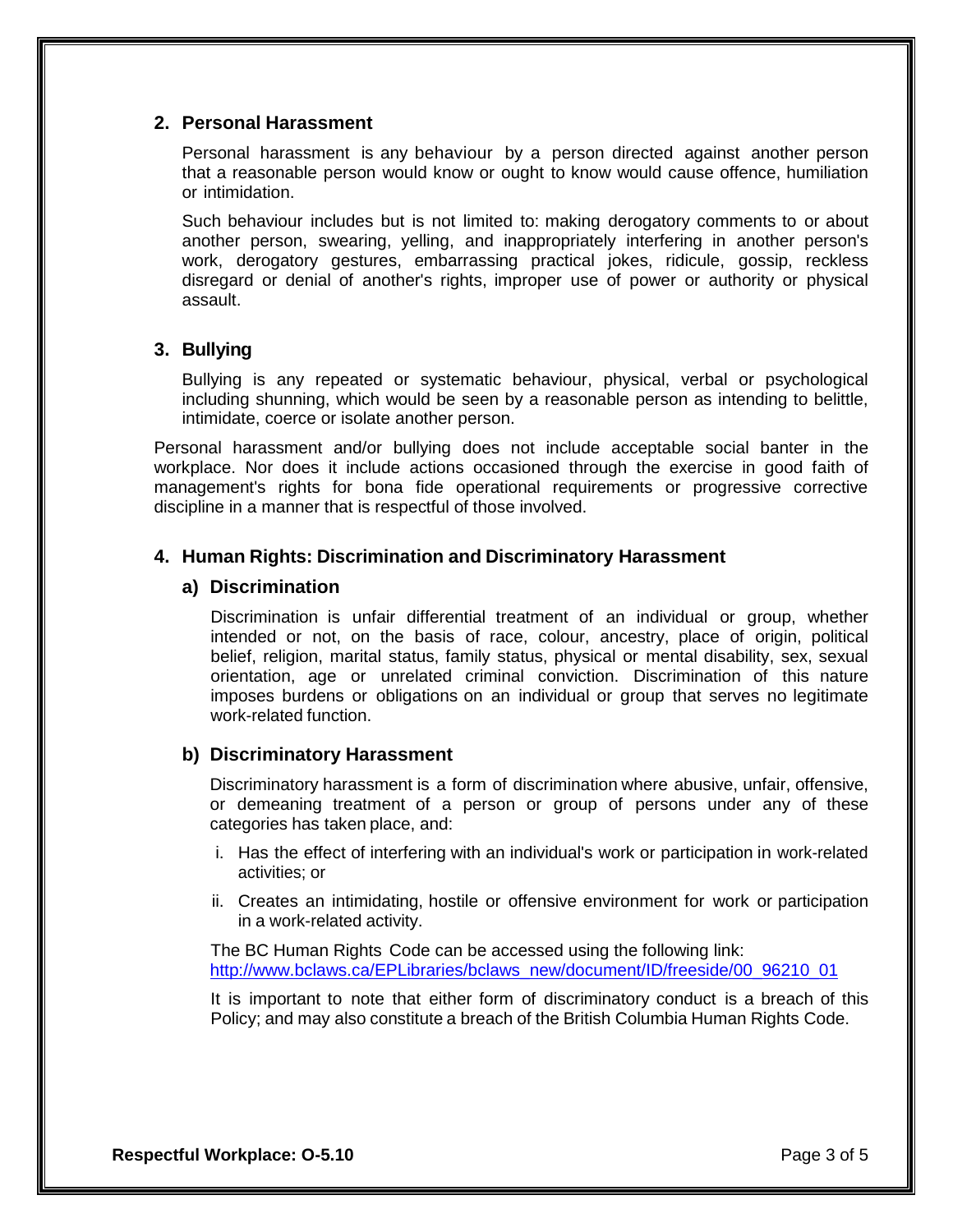#### **c) Sexual Harassment**

Sexual harassment is:

- i. Conduct or comment of a sexual nature made by a person who knows or ought reasonably to know that such conduct or comment is unwanted or unwelcome; or
- ii. Expressed or implied promise of a reward for complying with a request of a sexual nature; or
- iii. Actual reprisal or an expressed or implied threat of reprisal for refusal to comply with such a request; or
- iv. Conduct or comment of a sexual nature which is intended to, or has the effect of, creating an intimidating, hostile or offensive environment.

## B. CONFIDENTIALITY

To protect the interests of the complainant(s), the respondent(s), and any others who may be involved, confidentiality will be maintained throughout the resolution processes to the extent practicable and appropriate under the individual circumstances. Information that must be shared will be disclosed on a "need to know" basis. Parties to a complaint, including witnesses, are not to share information or discuss the details of the complaint. If the College determines that the safety of an individual is at risk, the procedures and rights outlined in this policy, including confidentiality, may be set aside. This policy is subject to the Freedom of Information and Protection of Privacy Act.

### C. PROCEDURES

Procedures for Reporting, Resolving and/or Investigating Respectful Workplace and Human Rights Complaints are outlined in a separate document and can be found at: [O-5.10.1](http://camosun.ca/about/policies/operations/o-5-human-resources/o-5.10.1.pdf)

#### D. LEGISLATED REFERENCES AND COLLECTIVE AGREEMENTS

WorkSafeBC: Employer Duties – [Workplace Bullying and Harassment](http://www2.worksafebc.com/pdfs/bullying/BH_policies_Nov1_2013.pdf)

[Human Rights Code RSBC 1996 c.210, Part 1](http://www.bclaws.ca/Recon/document/ID/freeside/00_96210_01)

[Canadian Charter of Rights and Freedoms](http://publications.gc.ca/collections/Collection/CH37-4-3-2002E.pdf)

[Civil Rights Protection Act RSBC 1996 c.49](http://www.bclaws.ca/Recon/document/ID/freeside/00_96049_01)

[Multiculturalism Act RSBC 1996 c.321](http://canlii.ca/en/bc/laws/stat/rsbc-1996-c-321/latest/rsbc-1996-c-321.html)

[Colleges and Institutes Act RSBC 1996 c.52 s.26](http://www.bclaws.ca/Recon/document/ID/freeside/00_96052_01#section37)

[Criminal Code of Canada Consolidated Statutes and Regulations](http://laws-lois.justice.gc.ca/eng/acts/C-46/section-264.html)

[Collective Agreements](http://camosun.ca/about/careers/policy-collective-agreements.html)

**Respectful Workplace: 0-5.10 Page 4 of 5**